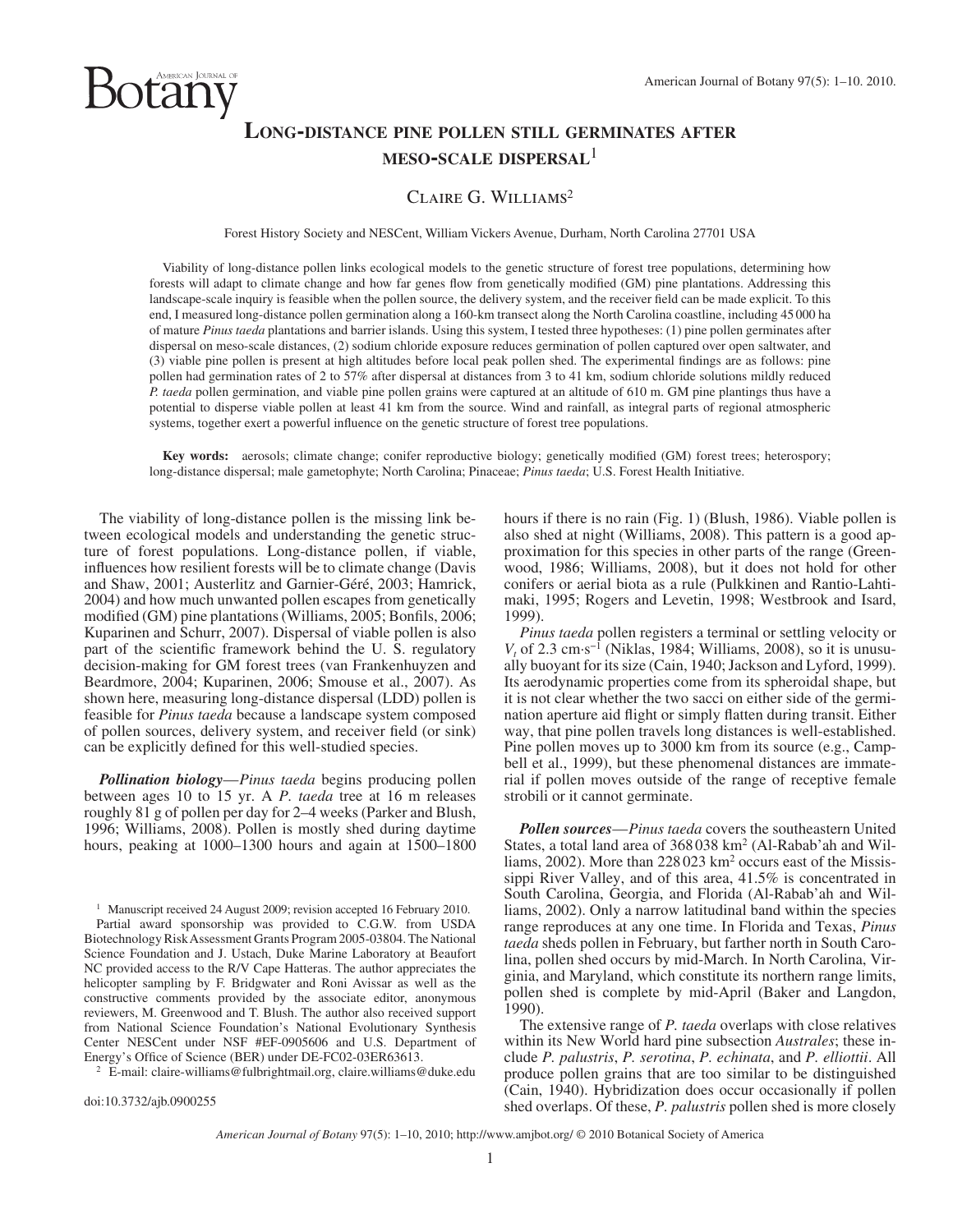

 Fig. 1. The diurnal pattern for *Pinus taeda* pollen release shows two peaks: the primary peak occurs in the morning and a secondary peak occurs in late afternoon. (Reprinted by permission from Blush, 1986.)

synchronized with *P. taeda* than with either *P. echinata* or *P. serotina*, which shed later although exceptions do occur (Saylor and Kang, 1973 ; Edwards and Hamrick, 1995 ). *Pinus elliottii* , a southerly species sheds earlier than the rest in January and February even if planted north of its range (Baker and Langdon, 1990). Any F1 hybrids from such matings can mature into fertile adults capable of backcross and intercross matings. *Pinus taeda* has varying degrees of open-ended hybridization with close relatives throughout its range.

*Pollen delivery*—In simplest terms, passive wind transport is the delivery system for pine pollen, but its movement is also affected by turbulence, a continuous succession of gusts, swirling eddies, and lulls accompanied by swift changes in wind direction or advection (Lanner, 1966; Koski, 1970; DiGiovanni et al., 1996; Horn, 2005). No one atmospheric motion (or synoptic) system is responsible for biotic movement ( Westbrook and Isard, 1999 ). Four major synoptic systems wax and wane with the seasons, influencing daily weather as shown for Hatteras Island, North Carolina (Pielke et al., 1987). Low- and highpressure systems, turbulent large-scale eddies and land – sea circulations are just some of the forces causing pollen grains to move vertically and horizontally through the atmosphere.

Pine pollen floats at altitudes up to 300 m above the earth's surface (Koski, 1970). If it floats even higher, then it may become part of the rich aerial biota composed of other pollen (17–58 mm), spores (1–30 mm), bacteria (0.25–8 mm), viruses  $(< 0.3$  mm) as well as wingless insects, spiders, and larvae (Gislén, 1948; Gregory, 1978; Aylor et al., 1982; Westbrook and Isard, 1999; Jones and Harrison, 2004; Rousseau et al., 2006). Biological particles become prevalent at these higher altitudes, accounting for 25-33% of the ice-crystal residues in clouds and perhaps influencing cloud formation as well as precipitation (Jaenicke, 2005). No direct evidence yet shows that pine pollen is present at altitudes higher than 300 m. This is an interesting issue because, as a rule, all types of pollen are thought to be

distributed between 800 to 2600 m during the day then compressed into more shallow atmospheric layers at night in the southern latitudes (Westbrook and Isard, 1999).

*Delivery speed* — Simple ballistics models predict that a pine pollen grain will move horizontal distances of 47 to 60 km within 3 h if wind speeds reach 5 m·s<sup>-1</sup> (Koski, 1970; DiGiovanni and Kevan, 1991). This estimate triples if turbulence is taken into consideration (Katul et al., 2005; Nathan, 2006). For instance, *P. taeda* pollen is predicted to move from 21 to 49 km within 48 min above the forest canopy (Katul et al., 2006). This delivery speed for pine pollen is so rapid that its capacity for germination should be retained especially because freshly released *P. taeda* pollen retains its state of robust germination for the first 24 h after release (Goddard and Matthews, 1981). The working hypothesis here is that pine pollen can move mesoscale distances and still retain its capacity for germination.

 Experimental support for this hypothesis comes from *P. sylvestris* pollen sampled in Sweden and Finland where pine pollen captured before local shed had germination rates as high as 75% (Lindgren et al., 1995; Pulkkinen, 1994). The cool, dry Arctic climate at these latitudes favors persistent pollen viability so this finding may not hold for warm-temperate conifer species. Another line of reasoning is that abiotic stress mitigates against long-distance pollen germination, and one source of abiotic stress in maritime settings is saltwater spray. Sodium buffers inhibit germination, causing osmotic shock in *P. sylvestris* pollen (Bohne et al., 2005), suggesting that sodium chloride exposure reduces germination rates. The working hypothesis here is that sodium chloride exposure reduces germination of pollen captured over open saltwater.

*Transport scales* — Spatial movement of biological particles on atmospheric circulation can be classified as follows (Gage et al., 1999): (1) microscale, which covers  $\langle$ 1 km<sup>2</sup> distances, a parallel to thermal shells and other forms of turbulence; (2) mesoscale, which covers from 1 to  $10<sup>3</sup>$  km<sup>2</sup> distances, a parallel to thunderstorms, weather fronts, and hurricanes; and (3) macroscale, which covers  $>10^3$  km<sup>2</sup>, a parallel to large-scale synoptic events such as tradewinds, cyclones, and monsoons. Pine pollen moves on all three distance scales (Williams, 2009).

*Pollination window*—Asynchrony between female and male strobili development at the same location is a common condition and creates a pollination window (Greenwood, 1986; Pulkkinen, 1994). Some female strobili in a population reach receptivity several days before peak pollen shed occurs locally. This has been well described for *P. taeda* in Beaufort County, North Carolina (35.56 $\degree$ N, 77.07 $\degree$ W), which is within the 160km transect used in this study. Female strobili were receptive by March yet local pollen did not peak until April (Fig. 2). Similarly, the pollination window lasts 2–3 d for *P. sylvestris* (Pulkkinen, 1994). The pollination window offers a critical time point for sampling pollen at high altitudes, leading to the working hypothesis here that viable pine pollen is present at high altitudes prior to the local peak for pollen shed.

*Receiver field: Capture and germination*—Either the pollination drop or raindrops wash the pollen grain into the micropylar chamber (Doyle and O'Leary, 1935; Bramlett and O'Gwynn, 1980; Greenwood, 1986; Brown and Bridgwater, 1987). Upon hydration, the pollen grain's germination tube emerges then penetrates the ovule's nucellar tissue, and completes pollination,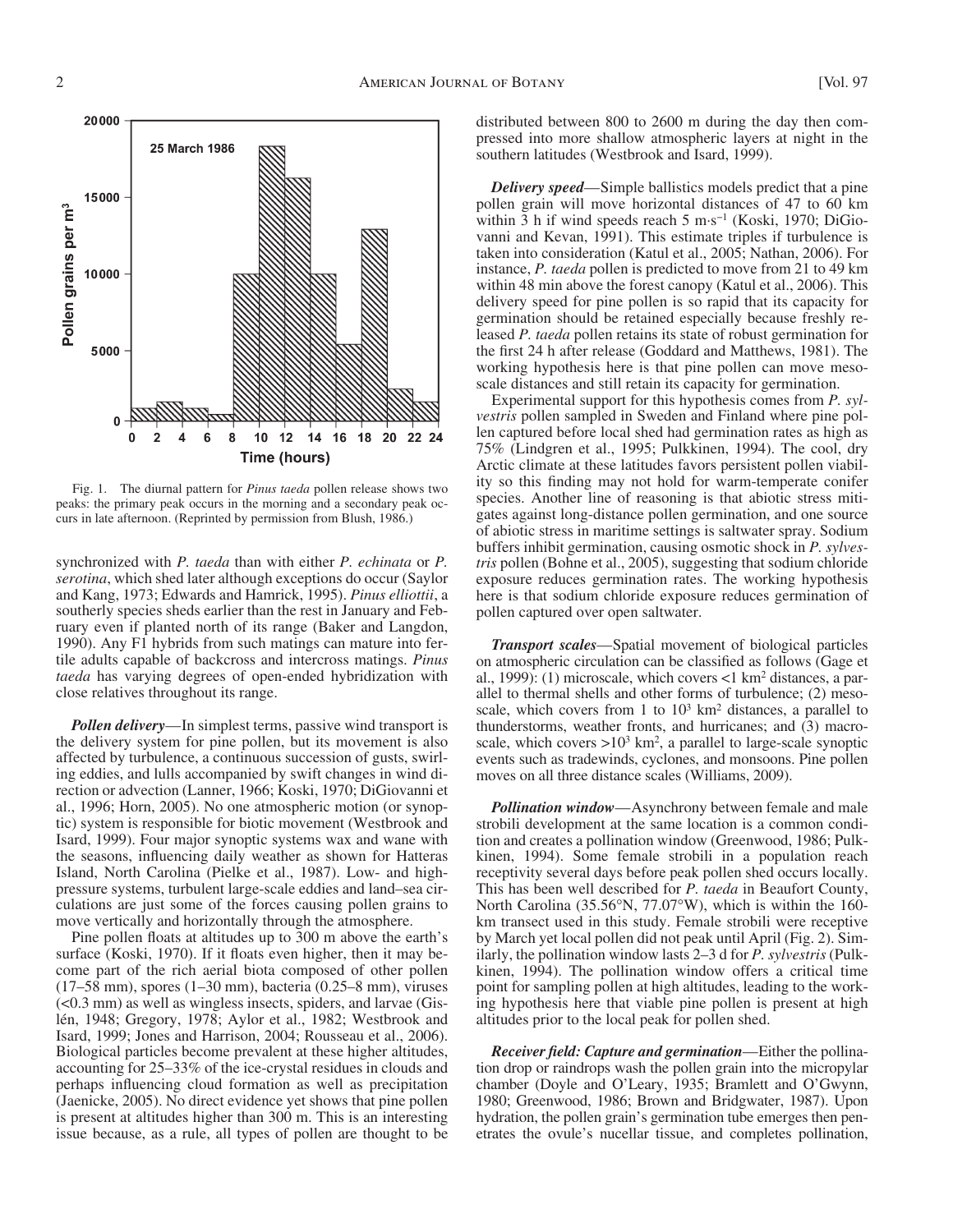

 Fig. 2. Experimental data supporting the concept of a pollination window where female strobili are receptive just prior to local pollen shed. Note that female strobilus (symbol) receptivity occurs near stage 4.5, so many are approaching this stage on April 3-4 before the local spike in pollen count (solid line, round dots) occurs. Background pollen is shown as dotted line. (Reprinted by permission from Greenwood, 1986.)

even though fertilization does not occur for another year. The entire cycle from pollen release to seed maturity for *P. taeda* takes nearly 18 mo, so one experimental shortcut uses a standard agar-based germination assay highly correlated with seed set ( Goddard and Matthews, 1981 ), thus approximating fertilization.

 Freshly released pine pollen tends to have moderate germination rates between 20–80% before processing (Williams, 2008 ). Freshly released pollen of *P. sylvestris* germinates at only 45–65% after peak shed (Pulkkinen, 1994). Oddly, processed pine pollen often has higher viability after it has been sieved and dried under laboratory conditions (Williams, 2008).

 Next I describe a series of experiments where three hypotheses were tested in relation to the landscape-scale system: (1) that pine pollen can germinate after moving meso-scale distances across open water, (2) that sodium chloride exposure reduces pollen germination sampled over openwater and (3) that viable pine pollen is present before local pollen shed.

### MATERIALS AND METHODS

*Experimental approach* — Most of coastal North Carolina is planted with a single hard pine species, *Pinus taeda* L. (Pinaceae) although scattered stands of *P. serotina* , *P. palustris* , and *P. echinata* and a few plantings of *P. elliottii* are also present. Characterizing the pollen source required the following variables:  $(1)$  the source population's age, height, and release patterns;  $(2)$  atmospheric conditions during pollen dispersal including wind speed and direction; and (3) pollen capture location. All assumptions were independently verified using ownership records, weather stations, meteorological studies, a vegetation survey, and waterway features for the North Carolina coast (Fig. 3).

*Pollen sources*—The chief source was mature *P. taeda* plantations within a 160-km transect running south to north through nine North Carolina counties: Carteret, Pamlico, Craven, Beaufort, Hyde, Martin, Washington, Tyrrell, and Dare. This area has over 45 000 ha of *P. taeda* plantations at 15 yr or older in a flat topography  $\left($ <0.1% slope) at less than 100 m above sea level. Over 35200 ha of these non-GM *Pinus taeda* plantations are held by Weyerhaeuser Company, and the other source was the plantings in the Croatan National Forest adjoining Cherry Point weather station, the Neuse River ferry, and Pamlico County. There are 64 750 ha of pine plantations, 23% of which is either *P. taeda* or *P. palustris* (Oswalt and Johnson, 2002). This combined estimate of 45000

ha is conservative because naturally occurring *Pinus* spp. stands and pine plantations owned by individuals or partnerships were omitted from the estimate. Along this 160-km transect, pollen shed starts south and moves northward between late March and early April (Greenwood, 1986; Williams, 2008).

**Pollen delivery—Wind speed and direction and temperature were recorded** at the Cherry Point, North Carolina (WBAN ID# 13754) weather station (34.89°N, 76.88°W) located near the Croatan National Forest and at Billy Mitchell Airport (WBAN ID# 93279) on Hatteras Island (35.23 $\degree$ N, 75.62 $\degree$ W). These local climatological data were accessed on 11 May 2009 (NNDC Climate Data Online, website http://www7.ncdc.noaa.gov/CDO/cdo). Weather and global positioning system (GPS) data were collected in the helicopter. Synoptic classification gives March as the first day of spring on Hatteras Island ( Pielke et al., 1987 ) because this is when the prevailing wind switches direction from north to south-southwest.

Pollen capture-The Burkhard spore sampler model (Spiral Biotech, Norwood, Massachusetts, USA) includes a 90-mm Petri plate filled with 15 ml of 0.5% agar. Each plate sampled pollen concentrations at timed intervals using an air intake rate of 20 L·min<sup>-1</sup>. Each Petri plate sample was incubated at 28°C for 48 h before counting pollen with germination tubes.

*Experiment 1.1. Hatteras Island*—Three pollen plates were sampled at each of three locations along Hatteras Island's Pamlico Sound site on 3 April 2009 (Table 1; Fig. 3). More plates were taken on the Hatteras ferry en route to Ocracoke Island. The northernmost part of this 90-km-long island is part of a national seashore and wildlife reserve, Pea Island. Here, terrain is mostly dunes and shrubby vegetation from Pea Island Wildlife Sanctuary southward to Rodanthe. The closest indigenous pine stands are located at Nags Head Island due north of Hatteras (Bratten and Davison, 1987). A survey also showed a mixed *Pinus* spp. planting at Bodie Lighthouse, which shed 2 wk before the North Carolina mainland in 2006 and again in 2009. Residential landscaping at Frisco southward includes young or stunted horticultural pine plantings. At its southern end, Hatteras is separated from Ocracoke Island by Hatteras Inlet, a 0.8-kmwide strait. The smaller Ocracoke Island borders the Pamlico Sound, a saltwater body of water roughly 45 km wide (Kearney, 1901), but faces the Atlantic Ocean on its other side (Fig. 3).

*Experiment 1.2. Ocracoke-Swan Quarter Ferry over the Pamlico Sound-*Pollen was sampled during its trajectory across open saltwater (Table 1) along the ferry route between Ocracoke Island and the Swan Quarter ferry landing in Hyde County North Carolina (Fig. 3). A pollen sample was taken along with its GPS coordinates at the start and finish of each of three ferry runs on the Ocracoke-Swan Quarter ferry.

Meso-scale pollen dispersal was defined as the distance between Swan Quarter and the Petri plate sample taken closest to Ocracoke Island. At best, this was a minimum distance because inland *Pinus* spp. sheds pollen at distances of 300 km or more in the westerly direction (Williams, 2008). No pine pollen came from the barrier islands due to the strong prevailing westerly wind direction and an absence of pines on Ocracoke Island.

*Experiment 1.3. Atlantic Ocean* — Pollen was captured over the Atlantic Ocean then tested for germination (Table 1). Dispersal distance was calculated from the Duke Marine Laboratory to the last sampling location in the Atlantic Ocean, but this too was a minimum dispersal distance. Five agar-filled Petri plates were used to collect pollen over the Atlantic Ocean during the day (set 1 from 0900 to 1700 hours ET on 6 April 2006), and two more plates were used to sample pollen at night (set 2 from 1700 to 0300 hours ET on 6-7 April 2006). Each set also included a closed-plate control loaded with viable pollen; this served as an adjustment for any adverse pollen handling conditions during the voyage. The ship's GPS coordinates were 34.29.99°N, 76.37.65°W at the start of set 1 on 6 April 2006 and 33.58.85 ° N, 76.17.75 ° W at the start of set 2 at 1703 hours.

*Experiment 2. Germination response to sodium chloride* — The exposure study (Table 1) used stored *P. taeda* pollen which had been harvested at peak shed from five *P. taeda* accessions at the USDA Forest Service's Harrison Experimental Forest in Saucier, Mississippi (30°64N, 89°14W) in mid-March 2006. These were frozen until laboratory testing as described elsewhere (Williams, 2008).

 Stored pollen was rehydrated at room temperature then immersed in one of three solutions for 10, 20, 30 or 40 min. The first treatment (0) was pure  $ddH<sub>2</sub>0$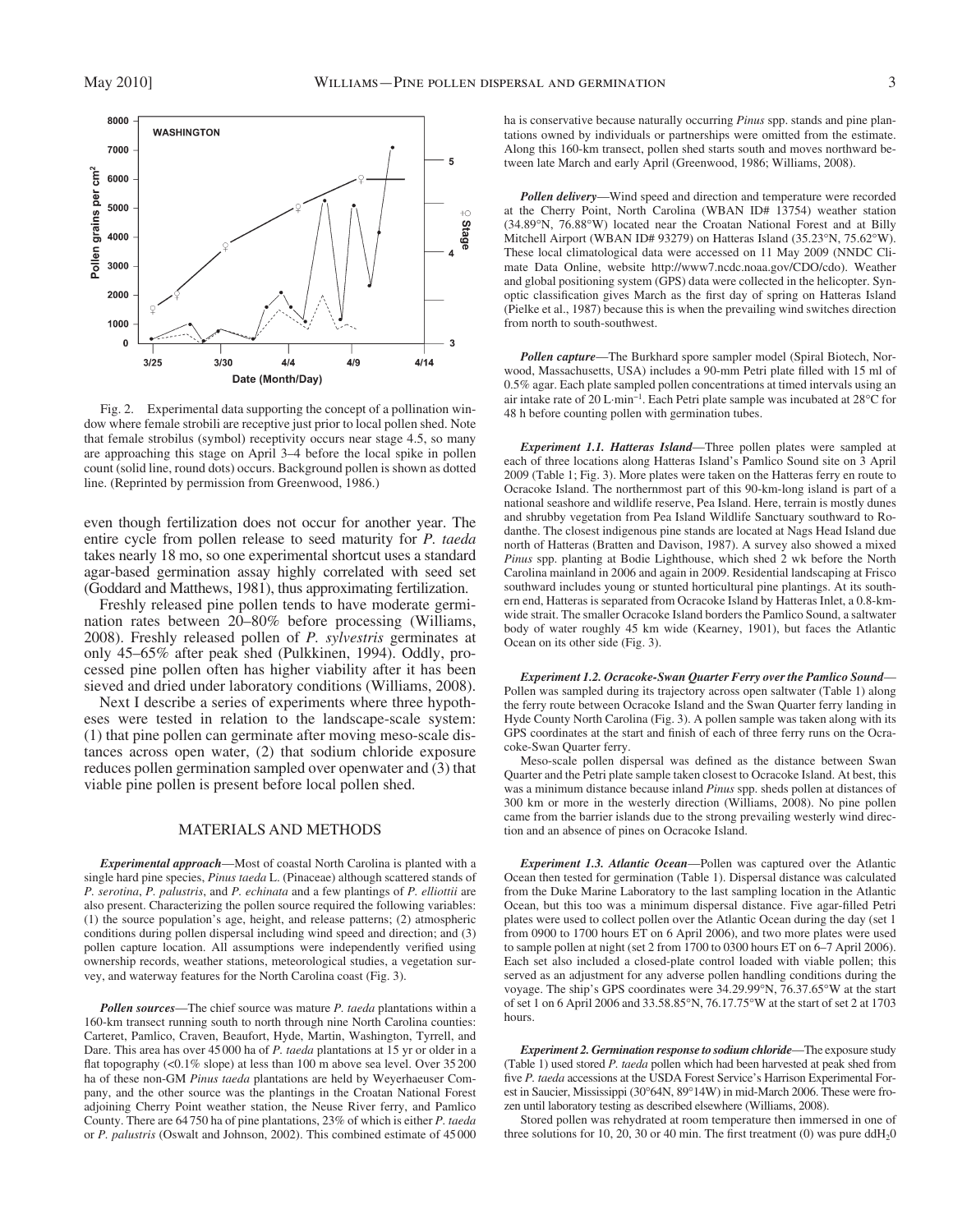

Fig. 3. The map of North Carolina's coast line shows the nine-county, 160-km transect from Beaufort County Airport (south) to Dare County Airport (north). Pollen sampling points are also shown for Hatteras, Ocracoke, Swan Quarter-Ocracoke ferry, Neuse River ferry and all airports. The Swan Quarter-Ocracoke ferry route's total distance of 41 km serves as the map's scale.

and the other two treatments had 0.45% and 0.90% sodium chloride (w/v). Although this salt content was within the range of the Pamlico Sound (0.5 to 35 parts per thousand or ppt), these treatment levels were lower than the Atlantic Ocean's levels which are around 3.49% sodium chloride or 34.9 parts per thousand. To ensure uniform submersion for floating pine pollen, each sample was applied to a 1-cm<sup>2</sup>, clean, natural sponge, already saturated with its respective

treatment solution, then turned upside down in the solution for the timed exposure before being transferred to a Petri plate of 0.5% agar.

*Experiment 3. Helicopter sampling during the pollination window*—The helicopter pilot and crew flew south-north transects while sampling pollen with the Burkhard spore sampler and its agar-filled Petri plates (Table 1). We collected

Table 1. Experimental plan for testing germination of long-distance pollen along the North Carolina coast (experiments 1.1, 1.2, 1.3), under laboratory conditions (experiment 2), and at high altitudes using helicopter sampling (experiment 3). Airport locations for sampling control plates were Plymouth, Dare County, Ocracoke and Beaufort.

| Experiment                   | <b>Site</b>  | Method      | Design                  | Interval                      |
|------------------------------|--------------|-------------|-------------------------|-------------------------------|
| 1.1 Hatteras, Hatteras Inlet | Island       | Burkhard    | 2 plates/site           | $9 - min$                     |
| 1.2 Ocracoke                 | Open water   | Burkhard    | l plate/section, 3 runs | $9 - min$                     |
| 1.3 Atlantic                 | Open water   | Open plate  | 2 plates/section        | $8-h$                         |
| 2. Sodium chloride           | Laboratory   | Open plate  | plate/treatment         | $0-10-20-30-40$ min exposures |
| 3. Helicopter                | Altitude     | Burkhard    | plate/section           | $15$ -min                     |
| 3.1 Ferry                    | Control      | Open plate  | 2 plates/run            | $15$ -min                     |
| 3.2 Airports                 | Control      | Burkhard    | plate/site              | $15$ -min                     |
|                              |              | Open plate  | plate/site              | $15$ -min                     |
| 3.3 Heat Sum                 | Verification | Temperature |                         | __                            |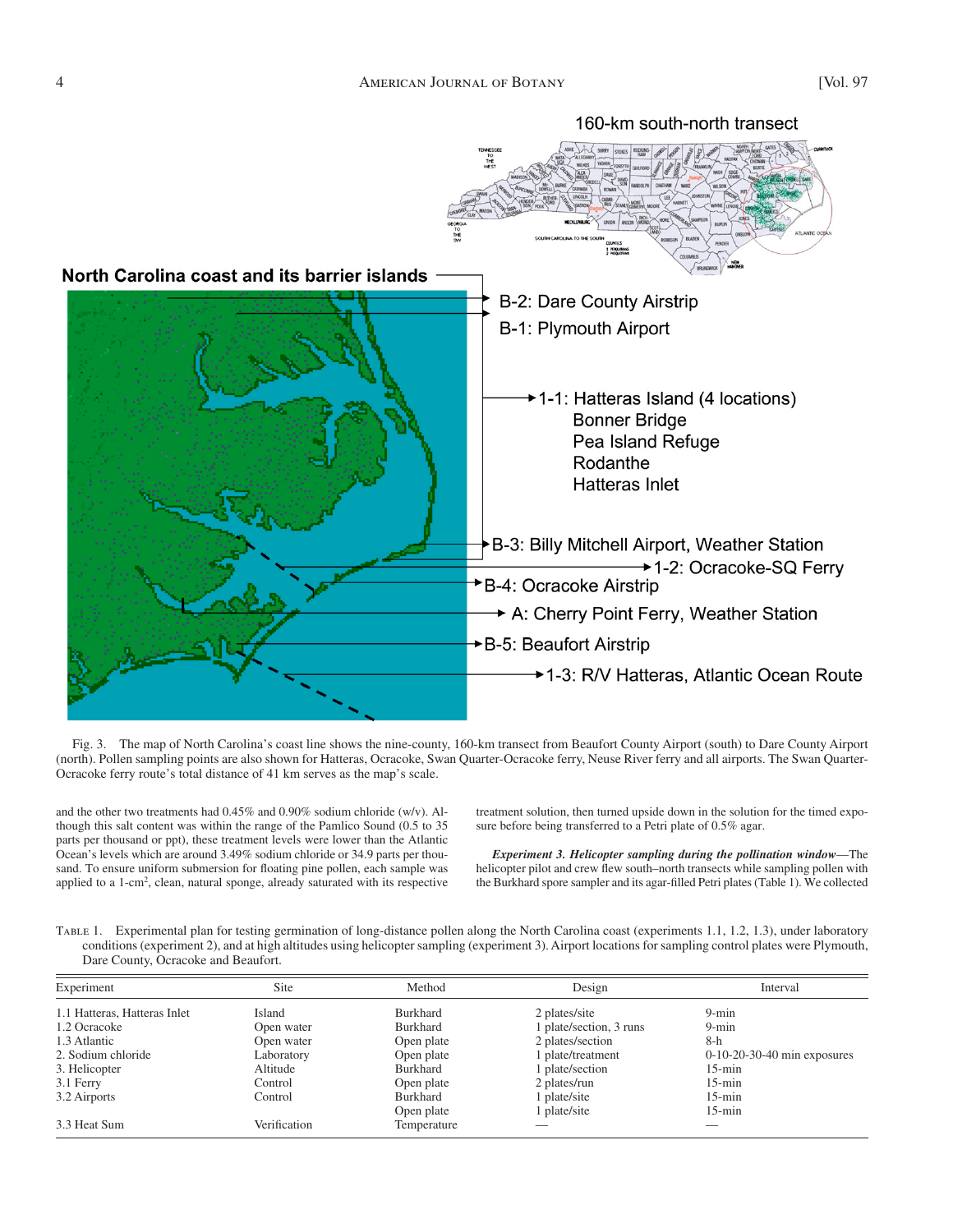15 samples over the entire 160-km transect from 1034 to 1834 hours ET at a single altitude of 610 m. Whether sampling occurred within the 2006 pollination window was tested using three methods: (1) ground sampling at five regional airports on the sampling day, March 30, 2006, (2) concurrent ferry sampling on the Neuse River near the Croatan National Forest, and (3) the heat sum equation (Boyer, 1978). Female strobilus receptivity was not measured.

Control 3.1. Airport sampling-This control was used to test whether pollen could be shedding at ground level and yet not present in the atmosphere. On March 30, 2006, ground-level samples were taken at four airports where the helicopter landed in North Carolina: B1 Plymouth (Washington County); B2 Manteo (Dare County); B3 Ocracoke Island (Dare County); and B4 Beaufort (Carteret County). Pollen was captured using both the Burkhard sampler and open-plate methods.

Control 3.2. Ferry over the Neuse River-This next control measured whether the helicopter crew sampled local peak shed and whether pollen could be shedding at ground level at the southern end of the transect yet not present at higher altitudes. Two open Petri plates filled with 0.5% agar were used per sample pine pollen for 15-min intervals while crossing the 2.4-km Neuse River ferry route between Cherry Point and Minnesott Beach, North Carolina, adjacent to the Croatan National Forest. Pollen samples were taken while crossing the Neuse River ferry using the paired open-plate method on March 30, 2006, and then again after helicopter sampling on April 1, 2006.

*Control 3.3. Heat sum prediction*—This control also tested whether the helicopter method sampled local shed. The heat sum method (Boyer, 1978) predicts the timing of peak pollen shed on the basis of three parameters: the start date of the growing season, the threshold temperature for accumulating hours, and a critical heat sum accumulation for the target event. For *P. taeda* populations in North Carolina, the heat sum equation is reliably predicted from a January start date, a threshold of day-heat units above  $13^{\circ}$ C (55° F), and an accumulated heat sum of 353°C (636° F) (Katul et al., 2006; Williams, 2008).

 The heat sum was calculated from local climatological data for the Cherry Point weather station near the Croatan National Forest downloaded from the website http://cdo.ncdc.noaa.gov/CDO/cdo. These heat sum data and the observed peak pine pollen shed in spring 2006 have already been described previously (Williams, 2008). Male *P. taeda* strobilus development was verified daily during helicopter sampling at the Croatan National Forest using a pollen development classification system (Bramlett and Bridgwater, 1989).

#### RESULTS

The experimental findings were as follows:  $(1)$  meso-scale pine pollen had germination rates from 2 to 57% after dispersing over minimum distances of 3 to 41 km, (2) sodium chloride solutions had a mildly negative effect on pine pollen germination, and (3) viable pine pollen was sampled at an altitude of 610 m.

Sampling on Hatteras Island-Pine pollen was captured in late afternoon along the inland edge of Hatteras Island. These pollen samples had mean germination rates ranging from 13.6 to 49.1% after moving 11 to 35 km at minimum (Table 2). The sampling occurred during conditions favoring pollen capture: peak pollen shed had just started at the northern end of the transect, and the prevailing wind direction was W-SW  $(240 \text{ to } 250^{\circ})$ . The winds blew at steady speeds of 25 to 35 km $\cdot$ h<sup>-1</sup> and occasional gusts reached 40 to 50 km $\cdot$ h<sup>-1</sup>. At these wind speeds, pine pollen moved across the Pamlico Sound in minutes, not hours.

 Germination was not tightly correlated with distance from the source (Table 2). The Pea Island Wildlife Sanctuary (samples 4–6) had a mean germination rate of 45.8%, and its estimated minimum travel distance was 21 km. Rodanthe (samples 7–9) had a lower germination rate of 13.6%, yet it was a similar distance from the nearest pine stand, 24 km (Table 2). Germination did not decline as distance increased.

 Table 2. Germination of *Pinus taeda* after wind transport on meso-scale distances to Hatteras Island, North Carolina, USA during its peak pollen shed on April 3, 2009. Three Petri plate samples were taken at each of four locations using the Burkhard spore sampler. Burkhard spore sampler drew 20 L·min<sup>-1</sup> for 9 min for each Petri plate. Daily weather data from the Billy Mitchell Airport on Hatteras showed wind direction of  $240^{\circ}$  and wind speed at 35.4 km, gusting to 51.5 km at 1651 hours ET (W-SW), a wind direction of  $240^\circ$  and a wind speed of 30.6 km, gusting to 46.7 km at 1751 hours ET (W-SW) and a wind direction of 250° and a wind speed of 25.7 km, gusting to 40.2 km at 1851 hours ET (W-SW).

| Plate<br>nos. | Sample location,<br>latitude,<br>longitude              | Start time<br>(hours ET) | Mean<br>pollen<br>count | Mean<br>germination<br>$(\%)$ | Distance<br>to nearest<br>pine pollen<br>source<br>(km) |
|---------------|---------------------------------------------------------|--------------------------|-------------------------|-------------------------------|---------------------------------------------------------|
| $1 - 3$       | Bonner Bridge,<br>35°45'58.54".<br>75°31'33.23"         | 1815                     | 19.0                    | 49.1                          | 11                                                      |
| $4 - 6$       | Pea Island.<br>35°45'39.59".<br>75°31'12.83"            | 1900                     | 56.0                    | 45.8                          | 21                                                      |
| $7 - 9$       | Rodanthe.<br>35°35'35.22",<br>75°28'7 29"               | 1930                     | 105.7                   | 13.6                          | 24                                                      |
| $10 - 12$     | Hatteras Inlet Ferry,<br>35°12′ 31.33″.<br>75°45'19.53" | 2100                     | 120.7                   | 34.0                          | 35                                                      |

**Sampling over the Pamlico Sound—Pollen samples cap**tured over open water between Ocracoke and Swan Quarter on 4 April 2009 germinated despite fluctuations in pollen count, direction, and minimum distance from the source. Run 1 from Ocracoke to Swan Quarter had pollen counts of 29 and 27 and germination rates of 13.8 and 7.4% (Table 3). Run 2 had higher pollen counts of 42 and 111, but germination rates were similar at 2.4 and 17.1%. Run 3 pollen counts rose to 40 and 273, and germination was 27.5 and 15.0%. Germinating pollen was moderate to low in all samples even though total pollen count rose gradually from morning to afternoon.

 Shifts in wind direction did not reduce capture of germinating pollen. These wind shifts were restricted to surface winds; the prevailing wind direction of W/NW was constant at all sampling times even at altitudes of 1000 to 4000 m. Even so, surface wind direction was less consistent for the Ocracoke sampling than for Hatteras (Table 3). Only run 1 had a prevailing W-SW surface wind direction. In all runs, wind speeds ranged from 18 to 25  $km \cdot h^{-1}$ .

Sampling over the Atlantic Ocean-Two sets of paired Petri plates were each exposed for 8 h while the R/V Cape Hatteras traveled over the Atlantic Ocean. Set 1 was opened at 30 km from port, and set 2 was opened 90 km away (Table 4; Williams, 2009). Pollen count was higher in set 1. The controls were sealed Petri plates sample of pollen at the start. These had germination rates of 82.2–96.5%, so handling alone could not account for reduced pine pollen germination. The higher sodium chloride concentration in the Atlantic Ocean reduced long-distance pollen germination.

*Sodium chloride reduces germination* — Exposing *P. taeda* pollen to sodium chloride reduced germination. Mean germination was 74.6%, 55.4%, and 29.6% after sodium chloride treatment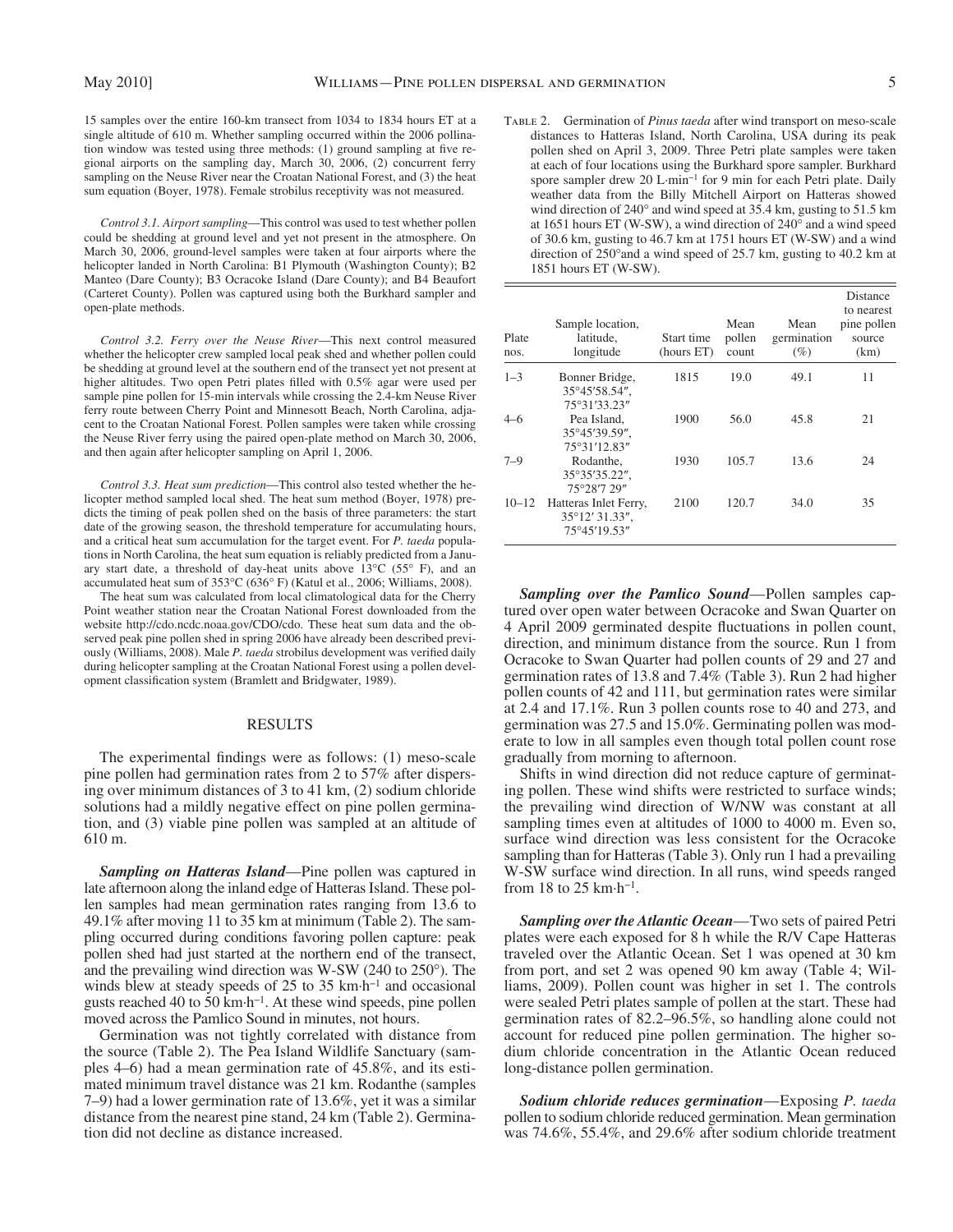Table 3. Conditions for testing whether pollen meso-scale wind transport over the Pamlico Sound between Ocracoke Island (OC) and Swan Quarter (SQ), North Carolina, USA during peak pollen shed on April 4, 2009. The Burkhard spore sampler drew 20 L·min<sup>-1</sup> for 9 min for each Petri plate. Daily weather data came from the Billy Mitchell Airport on Hatteras Island.

| Run no., Direction               | Starting plate         | Ending plate           |  |
|----------------------------------|------------------------|------------------------|--|
| $1, OC-SQ$                       |                        |                        |  |
| Description                      | SO 1-22                | $OC$ 1-16              |  |
| <b>GPS</b> coordinates           | 35°18.622′, 76°18.352′ | 35°11.736',76°05.436'  |  |
| Time (h)                         | 0908                   | 0800                   |  |
| Wind direction $(°)$             | 270 W                  | 240 W-SW               |  |
| Wind speed $(km \cdot h^{-1})$   | 24                     | 22.5                   |  |
| Distance (km)                    | 9.82                   | 31.05                  |  |
| Pollen count                     | 29                     | 27                     |  |
| Germination (%)                  | 13.8                   | 7.4                    |  |
| $2, SO-OC$                       |                        |                        |  |
| Description                      | SO 2-24                | $OC 2-33$              |  |
| <b>GPS</b> coordinates           | 35°21.792′, 76°19.023′ | 35°10.866 76°03.548'   |  |
| Time (h)                         | 1017                   | 1201                   |  |
| Wind direction $(°)$             | 310 W-NW               | 310 W-NW               |  |
| Distance (km)                    | 3.44                   | 34.02                  |  |
| Wind speed (km·h <sup>-1</sup> ) | 17.7                   | 25.7                   |  |
| Pollen count                     | 42                     | 111                    |  |
| Germination $(\%)$               | 2.4                    | 17.1                   |  |
| 3, OC-SO                         |                        |                        |  |
| Description                      | SQ 3-43                | OC 3-34                |  |
| <b>GPS</b> coordinates           | 35°18.071', 76°18.359' | 35°07.735', 76°00.124' |  |
| Time (h)                         | 1509                   | 1323                   |  |
| Wind direction $(°)$             | 290 W-NW               | 310 W-NW               |  |
| Distance (km)                    | 10.26                  | 41.57                  |  |
| Wind speed $(km \cdot h^{-1})$   | 14.5                   | 17.7                   |  |
| Pollen count                     | 40                     | 273                    |  |
| Germination $(\%)$               | 27.5                   | 15.0                   |  |

*Notes:* GPS and time were recorded at the start of each 9-min Petri plate sampling. Format for GPS coordinates is D.M.DD. Weather data are recorded hourly at Billy Mitchell Airport on Hatteras Island.

of 0,  $0.45\%$ , and  $0.90\%$ , respectively (Table 5). These sodium chloride concentrations were intermediate between the Pamlico Sound and Atlantic Ocean (Table 5). Even so, this *in vitro* experiment had no parallel to the sampling over the Atlantic Ocean where the pollen grains (and agar) were exposed to saltwater aerosols for 8 h.

*Helicopter sampling at high altitudes*—Results from helicopter sampling at an altitude of 610 m on March 2006 (Table 6) showed a combined total pollen count of 42 pollen grains for all 15 Petri plates and of these, only four grains or 9% germinated. Controls at ground level also showed sparse pollen count. The eight plates from airport sampling had a total count of 40 grains and of these, 17 germinated (Table 7). Sampling on the Neuse River ferry captured a total of 154 pollen grains in seven open Petri plates, but only 4.5% of the grains germinated (Table 8). Sparse pollen, indicative of the pollination window, was present at higher altitudes and at ground level. Long-distance pollen captured during the pollination window was sparse at higher altitudes and at ground level for all controls, but a few of these pollen grains did germinate.

 Helicopter sampling occurred right before peak shed. As shown by the Neuse River ferry data, peak shed started 2 d later on April 1. Pollen count rose to 1818, and germination was 66% (Table 8). Observed peak pollen shed after helicopter sampling was consistent with heat sum predictions (Fig. 4). During sampling, the accumulated heat sum had only reached 586 on

 Table 4. *Pinus taeda* pollen was collected with the open plate method at meso-scale distances from source over the Atlantic Ocean and subsequent germination. Set 1 Petri plate samples were collected 30.5 km from port by the R/V Hatteras on April 6, 2006. Set 2 Petri plate samples were collected 91.2 km from port. Agar-filled Petri plate controls sealed with stored pollen were also present in each set throughout the voyage. Partial data were previously published in Williams (2009).

| Set-Plate no. | Pollen count   | Germination $(\% )$ |
|---------------|----------------|---------------------|
| $1 - 1$       | 10             | $\Omega$            |
| $1 - 2$       | 85             | 0                   |
| $1 - 3$       | 18             | 0                   |
| $1 - 4$       | 76             | 0                   |
| $1 - 5$       | 108            |                     |
| Subtotal      | 297            | 0.30                |
| Control       | 84             | 96.4                |
| $2 - 1$       | $\overline{2}$ | $\Omega$            |
| $2 - 2$       | 0              | 0                   |
| $2 - 3$       | 5              | 0                   |
| $2 - 4$       | $\overline{2}$ | 0                   |
| $2 - 5$       | 3              | 0                   |
| Subtotal      | 12             | 0                   |
| Control       | 107            | 82.2                |

March, a value that fell short of the requisite 636 heat-sum hours. Heat sum values, predicted and observed, supported the helicopter sampling before peak pollen shed.

 Using the Burkhard spore sampler for the helicopter sampling while using the open-plate method for the ferry control  $(Tables 7, 8)$  raised the question whether results can be directly compared. To test for any discrepancy, I ran the Burkhard spore sampler for 15 min while a processed pine pollen sample was introduced into the airflow vents using a camel's hair brush. This method collected 157 grains, of which 150 germinated (95.5%). The open-plate method had the same pollen sample introduced into the plate using the same brush. Of 103 pollen grains collected, 97 germinated (94.2%), so the method of pollen collection did not affect germination.

#### DISCUSSION

These findings extend existing knowledge about pollen dispersal and pine pollination biology. That pine pollen still germinates after meso-scale wind transport provides an explanation for the genetic diversity patterns observed for *Pinus* spp. populations while providing a measure of ecologically realistic conditions.

*Meso-scale pine pollen is viable*—Weather conditions favored capture of viable pine pollen in these experiments. Wind speeds gusted from 25 to 50  $km \cdot h^{-1}$  westerly from the mainland toward Hatteras during sampling (Table 2). Similarly, wind speeds were 17 to 25  $km \cdot h^{-1}$  from the westerly direction from mainland pine plantations toward Ocracoke (Table 3). Also, sampling coincided with pollen shed along the entire 160-km study transect.

 Another condition favoring pollen viability is the sheer volume of pollen released from the pollen source, and this is not apparent from the experimental design. A rough approximation is that that a 16-yr-old pine tree releases up to 80 g of pollen per day (Parker and Blush, 1996), and if each *P. taeda* planting has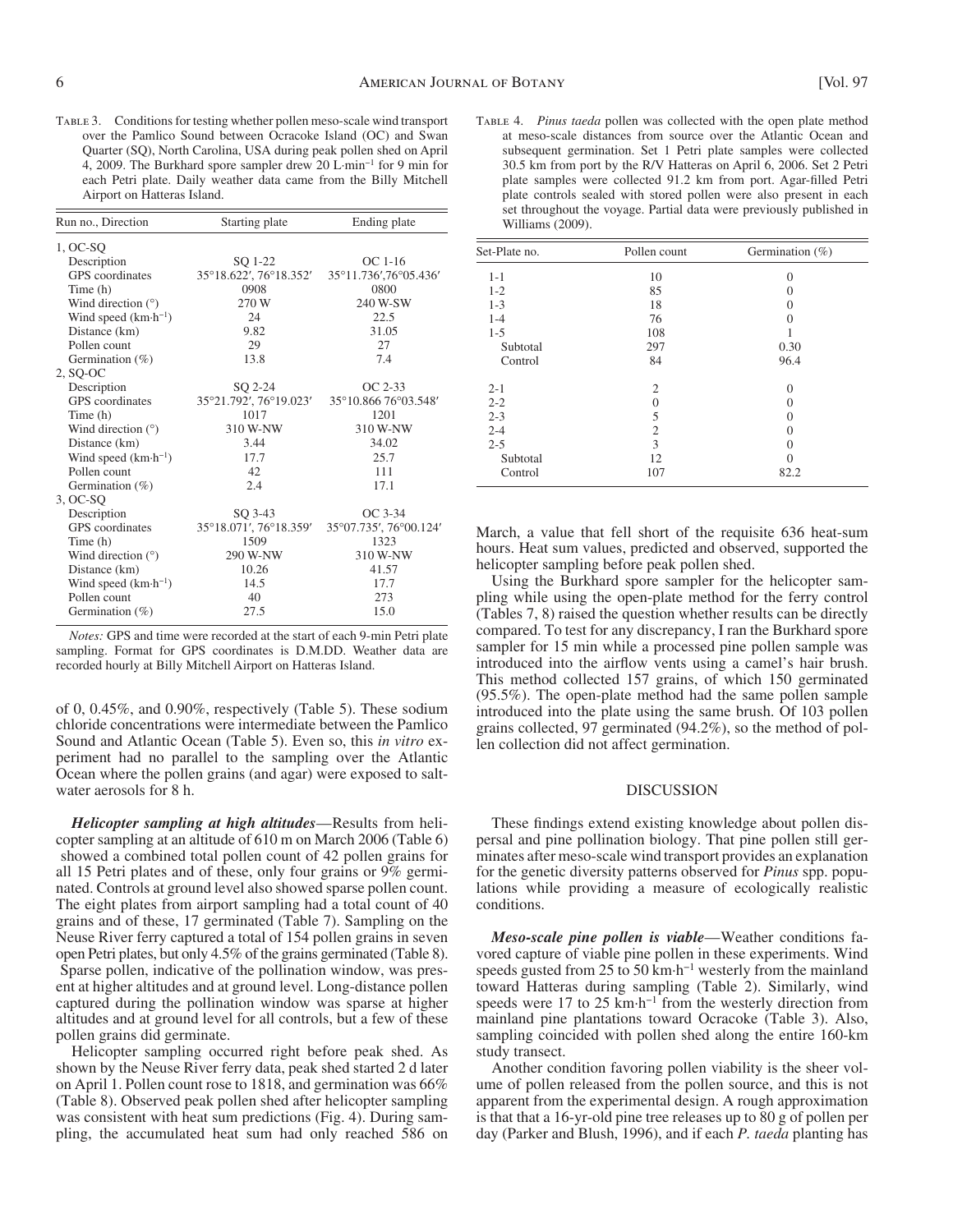Table 5. Germination of *Pinus taeda* pollen after different exposures of NaCl concentrations.

| NaCl concentration $(\% , w/v)$ | Exposure (min) | Germination $(\%)$ |
|---------------------------------|----------------|--------------------|
| $\theta$                        | 10             | 73.8               |
| 0.45                            |                | 66.4               |
| 0.90                            |                | 53.7               |
| $\theta$                        | 20             | 75.4               |
| 0.45                            |                | 61.9               |
| 0.90                            |                | 21.8               |
| $\theta$                        | 30             | 73.9               |
| 0.45                            |                | 46.9               |
| 0.90                            |                | 29.1               |
| $\theta$                        | 40             | 75.2               |
| 0.45                            |                | 46.6               |
| 0.90                            |                | 13.7               |

1700 trees per ha, then daily pollen production per hectare can reach 34 L of pollen. This nine-county region includes 45 000 hectares of *P. taeda* plantations, so this is a maximum daily pollen release of 1.5 million liters of pine pollen per day over 2–4 weeks, and this estimate does not include the fraction of pine pollen that is deposited then resuspended (i.e., McDonald, 1962). This estimate is thought to be conservative because more than 45 000 ha of pine stands are releasing pollen especially if one considers inland pine pollen sources. This is difficult to reconcile with single-tree long-distance dispersal (LDD) models. At best, LDD is modeled as either very rare long-distance diaspore movement  $(\sim 50 \text{ km})$  or many frequent events of more limited distances (~20 km) (e.g., LeCorre et al., 1997; Austerlitz and Garnier-Géré, 2003); the latter may be the more accurate. The sheer volume of long-distance pine pollen dispersed in this setting also suggests that LDD models for linking viable pine pollen dispersal to forest population structure may also be unduly conservative.

*Sodium chloride exposure reduced germination rates* — On the basis of the laboratory results, sodium chloride exposure mildly reduced germination of pollen moving across the Pamlico Sound. But these results do not explain the Atlantic Ocean samples; the 8-h aerosol exposure plus saltwater on the agar

TABLE 6. Helicopter sampling of pine pollen was conducted at a constant altitude of 610 m over coastal North Carolina from 1034 until 1834 hours ET on March 30, 2006.

|     | Plate no. GPS coordinates (N, W) | Time<br>(ET hours) | Pollen<br>count | Germinating<br>pollen grains |
|-----|----------------------------------|--------------------|-----------------|------------------------------|
| 001 | 35°11.3, 77°00.5                 | 1034               | 4               |                              |
| 002 | 35°28.4, 76°53.5                 | 1051               |                 |                              |
| 005 | 35°53.9, 76°37.6                 | 1141               | 3               |                              |
| 006 | 35°54.6, 76°11.7                 | 1201               | 4               | 0                            |
| 009 | 35°53.4, 75°38.4                 | 1348               | 3               | 2                            |
| 010 | 35°18.9, 75°31.0                 | 1404               | 4               | 0                            |
| 011 | 35°14.9.75°36.3                  | 1423               | $\Omega$        |                              |
| 014 | 35°03.6, 76°02.1                 | 1507               | 0               |                              |
| 015 | 34°52.4, 76°17.5                 | 1522               |                 |                              |
| 018 | 35°00.1, 77°22.8                 | 1702               | $\overline{c}$  |                              |
| 019 | 35°17.2, 78°02.1                 | 1718               | 3               |                              |
| 020 | 35°26.4, 78°24.2                 | 1734               | 8               |                              |
| 021 | 35°34.7, 78°45.5                 | 1750               |                 |                              |
| 022 | 35°34.7, 78°45.5                 | 1805               | 0               |                              |
| 023 | 35°53.1, 79°27.6                 | 1822               | 2               |                              |

suggests that this experiment was not a suitable test of longdistance pollen viability, thus results for the Atlantic Ocean are not directly comparable to any other studies reported here. Germination is expected to be higher in future Atlantic Ocean studies if pollen sampling times are measured in minutes, not hours and captured pollen is placed on salt-free agar. Germination of meso-scale pollen is hypothesized to be viable whether captured over ocean or over land.

*Vertical distribution of viable pine pollen* — Finding viable pollen at an altitude of 610 m above the earth's surface raises the minimum altitude for pine pollen from 300 m, but it does not address the more interesting question of how pine pollen might be vertically distributed above the earth's surface. More sampling are needed before one can conclude that pine pollen ascends to higher altitudes of 800 to 2600 m as suggested by Westbrook and Isard (1999). Thus it is still not clear from these experiments whether pine pollen grains are an integral part of the aerial ecosystem composed of other types of pollen, spores, bacteria, and other biological particles. Another shortfall here is that viability of pollen captured using the helicopter may be a novelty, not a contributor to gene flow. Not only did this pine pollen have low viability, but it would only be a successful paternal parent under the "first come, first serve" hypothesis, which has been rejected for *Pinus* spp. (Greenwood, 1986; Varis et al., 2008).

Regional atmospheric systems shapes gene flow and the ge*netic structure of forests* — Regional atmospheric systems are composed of more than strong winds; they also include other weather events such as rainstorms. Frequent late-afternoon rainstorms are common during *P. taeda* pollen shed, and these cleanse the atmosphere of ambient pine pollen ( McDonald, 1962; Blush, 1986; Greenwood, 1986). Strong winds accelerate pollen movement but sudden rainstorms halt or punctuate such movement. More than halting pollen movement, raindrops serve as a proxy pollination mechanism, washing pollen down into the ovules (Greenwood, 1986; Brown and Bridgwater, 1987). Thus synoptic events have the capacity to expand and contract effective population sizes of forest tree populations from one year to the next, as suggested by Lanner (1966). As such, these findings are difficult to compare to other dispersal studies, so a couple of caveats are offered here.

*Long-distance dispersal (LDD) requires many experimental methods*—The study of LDD to date has been refined to singletree-tracking experiments where a known quantity of pollen is released from a pollen donor then traced over measured distances. Single-tree tracking is not suited to testing meso-scale pollen profiles across a regional landscape scale for one tree or many trees, so no direct comparison is possible here. LDD pollen studies may require many methodological approaches, not only single-tree-tracking studies, especially if more than one long-distance dispersal process is operative.

*Potential dispersal measured on a meso-scale is not directly comparable to DNA paternity analyses* — Another caveat is that these long-distance pollen viability experiments are not directly comparable to gene flow distances estimated from DNA-based paternity analysis methods (e.g., Ennos, 1994). The experiments reported here measure potential dispersal, while DNA-based paternity analyses measure *effective* dispersal or successful fertilization events. DNA-based studies often report average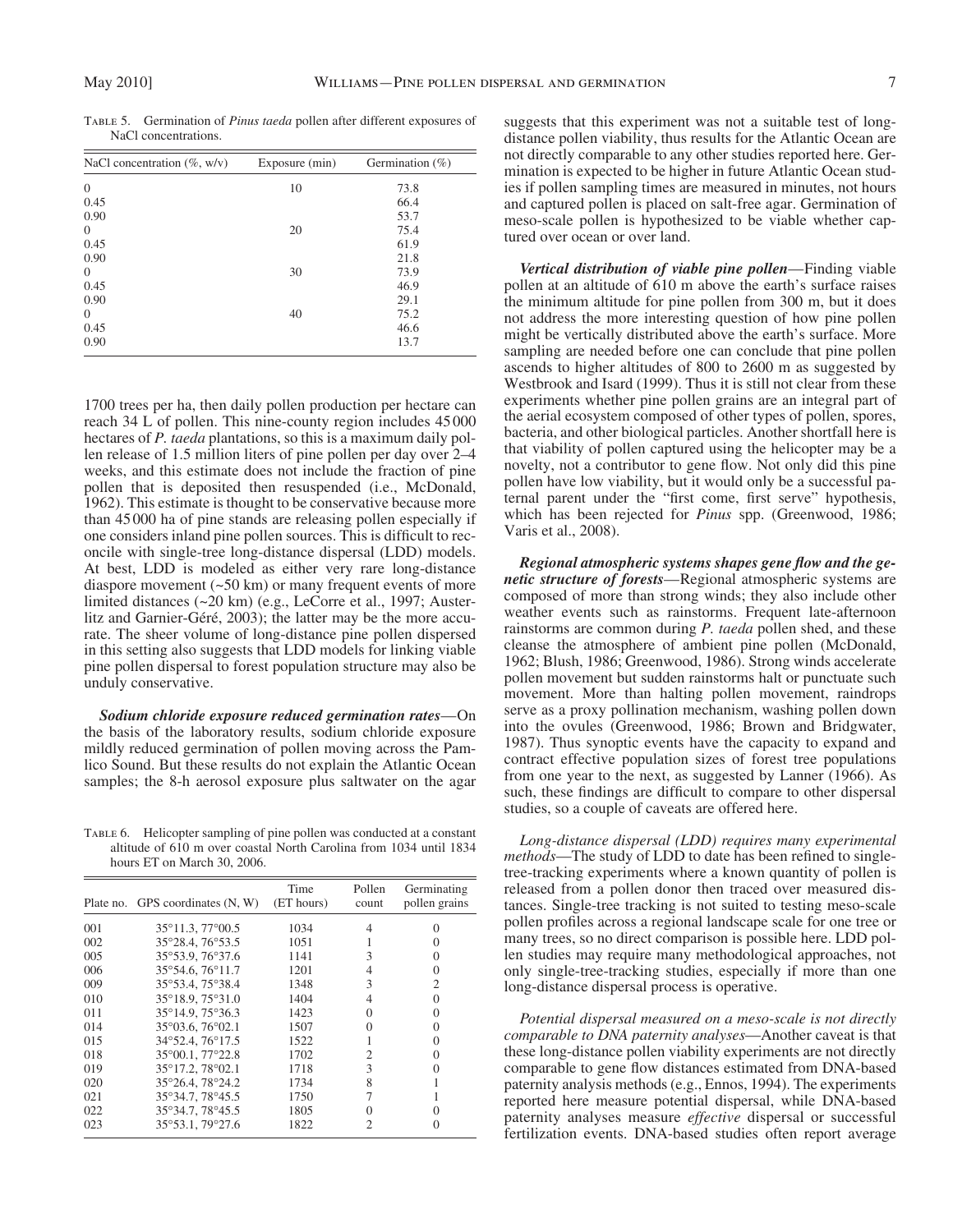Table 7. Airport control for the helicopter sampling. Paired samples of open-plate (O) and Burkhard spore sampler (S) were taken for 15 min at ground level at four coastal North Carolina airports on March 30, 2006. This served as an altitudinal control for the helicopter sampling on the same day. Germination is reported as pollen count.

| 30 March 2006                      | Location<br>(airport) | County     | Time<br>(ET hours) | Pollen<br>count | Germinating<br>pollen<br>grains |
|------------------------------------|-----------------------|------------|--------------------|-----------------|---------------------------------|
| $3 - 1 - 1 - 003 - S$<br>$004 - 0$ | Plymouth              | Washington | 1116<br>1116       | 6<br>20         | 2<br>13                         |
| $3 - 1 - 2 - 007 - S$<br>$008 - 0$ | Manteo                | Dare       | 1322<br>1322       | 3<br>5          | $\Omega$<br>2                   |
| $3 - 1 - 3 - 012 - S$<br>$013 - 0$ | Ocracoke              | Dare       | 1444<br>1444       | $\Omega$        | $\Omega$<br>$\Omega$            |
| $3 - 1 - 4 - 016 - S$<br>$017 - 0$ | <b>Beaufort</b>       | Carteret   | 1548<br>1548       | 4               | $\theta$<br>$\theta$            |

distances across age, height, and occasionally generations. Distances are often reported in meters, although a few meso-scale exceptions have been reported (Schuster and Mitton, 2000; Robledo-Arnuncio and Gil, 2005). In part, DNA-based gene flow distances, if expressed as averages, are biased downward because average distances are weighted in favor of the more common local dispersal events (99%), not the rare long-distance dispersal events (1%).

 Revising experimental design for effective dispersal is also suggested. The scale over which dispersal is measured in DNA analyses tends to be smaller than the scale of movement for viable pollen. However difficult, the experimental design should parallel prevailing wind direction so there is a need for designs that are not the radial or "wagon wheel" designs commonly used for DNA paternity analysis. Wagon-wheel designs are less desirable because they bias in favor of sampling short-range dispersal events and artificially truncate sampling along the full scale of movement. A better option is to sample along the prevailing wind direction to trace more ecologically realistic gene flow distances, as shown for creeping bentgrass (Agrostis stolo*nifera* L.) (Watrud et al., 2004).

*Relevance to forest adaptation to climate change* — Regional atmospheric systems are directly affected by climate change just as forest tree populations are. Higher wind speeds are predicted to move pollen and seeds farther from the source (Kuparinen et al., 2009 ), and if this pollen is viable, then effective population sizes of forest tree populations will expand, not contract, under climate change. Similarly, enriched  $CO<sub>2</sub>$  concentrations causes *P. taeda* to triple its seed production (LaDeau and Clark, 2001), and this too could expand effective population sizes. These effects have yet to be fully figured into pollination biology and the rest of the diplohaplontic life cycle. More forest resilience in the temperate zones seems a likely outcome (Davis and Shaw, 2001; Hamrick, 2004; Aitken et al., 2008). More

 Table 8. Neuse River ferry control for the helicopter sampling. Paired open-plate (O) samples were taken for 10 min at the midway point on March 30, 2006 and again on April 1, 2006. This served as a control for helicopter sampling on March 30.

| Date (2006) | Time (hours ET) Total plates |     | Total pollen<br>count | Germination % |
|-------------|------------------------------|-----|-----------------------|---------------|
| 30 March    | 1347-1716                    | 12. | 154                   | 4.5           |
| 1 April     | 1317-1905                    |     | 1818                  | 66.2          |



 Fig. 4. Helicopter sampling occurred during the 2006 pollination window as indicated by the heat-sum equation based on data from the Cherry Point North Carolina (WBAN ID# 13754) weather station (34.89°N, 76.88 ° W). Symbols: triangle indicates peak pollen shed, round dots represent the observed heat-sum accumulation, and the line is the heat-sum threshold for 636 heat-sum hours.

gene flow, pollen or seed, among populations contributes to higher within-population levels of genetic diversity relative to among-population levels (Hamrick, 2004). However, another outcome that must not be overlooked is the non-optimal adaptation commonly observed for many temperate-zone forest tree populations even now (Westfall and Millar, 2004). Even so, dispersal of viable long-distance pollen bears on population structure within an east–west latitudinal band, not the entire *P*. *taeda* range.

*Relevance to U.S. regulation of genetically modified (GM) forests* — The regulatory problems for GM forest trees are multiplying (Strauss et al., 2009) as agencies struggle with the long timelines and fecundity incumbent to temperate forest tree species. For years, gene flow information has been partial, incomplete, or missing. This information has been lacking although most of the reproductive biology protocols required to test these hypotheses were developed in the public domain by U. S. timber company researchers decades ago (e.g., Blush, 1986; Greenwood, 1986). In any event, these findings show that long-distance pine pollen remains viable even after meso-scale transport and that the escape of GM transgenes into less-managed forest ecosystems is a certainty that cannot be reversed (Bonfils, 2006). The unintended effects of these transgenes, unknown at this time, have the potential to persist on an ecological and evolutionary timeline exceeding any regulatory agency's purview ( Williams and Davis, 2005).

 Persistence of transgenes from GM pine plantations extends to close relatives of *P. taeda* . Natural hybridization is rare yet a certainty within the *Australes* subsection. Phenological conditions do not often overlap among species from year to year, but hybridization results in fertile adults capable of crossing back to other hybrids, parental species, or even a third related species. The viability of long-distance GM pollen has implications not only for *P. taeda* , but for its close *Australes* relatives.

 In summary, pine pollen can still germinate after traveling on meso-scale distances from the source. These findings also pro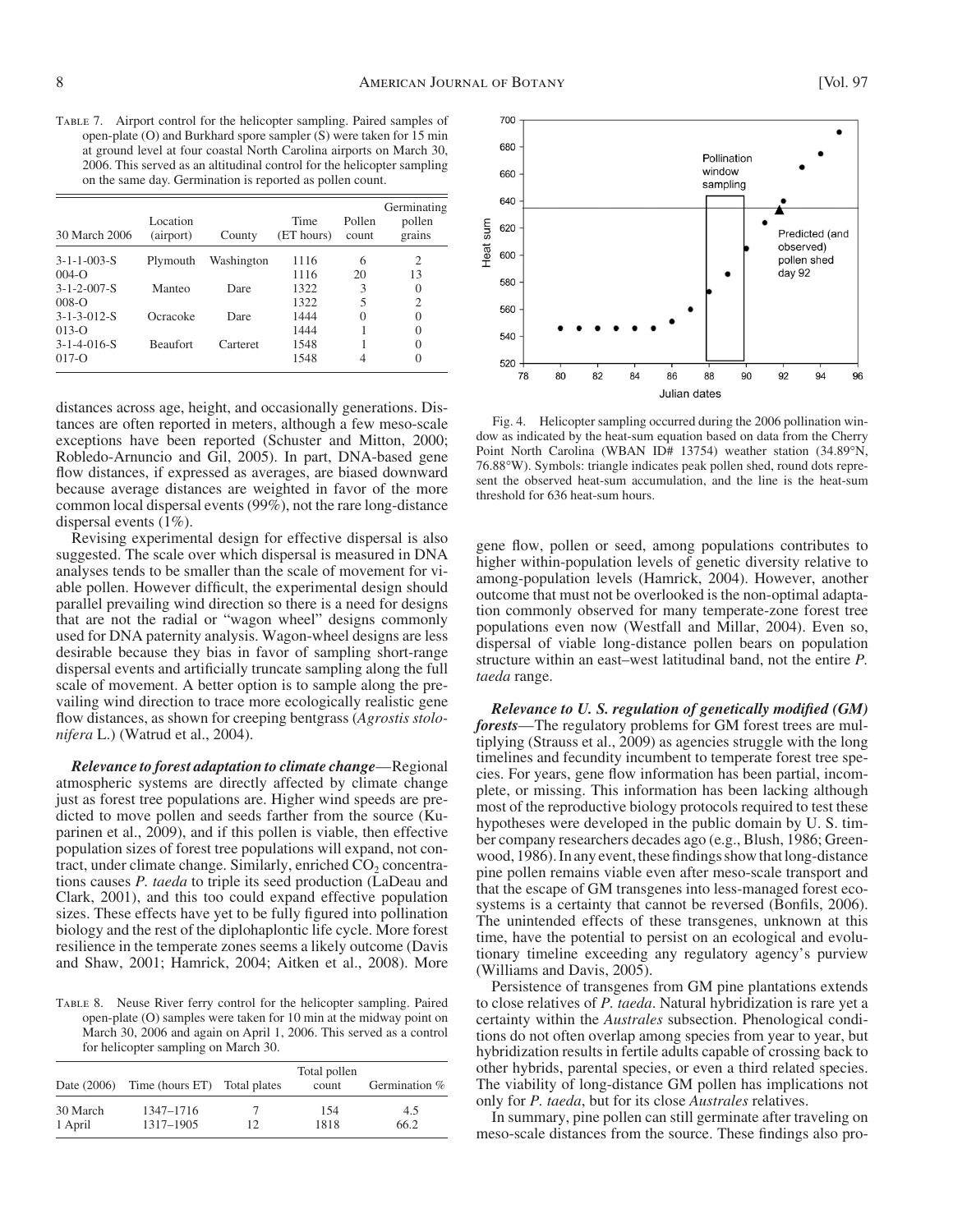vide an ecologically realistic explanation for the high degree of within-population genetic diversity typical of *P. taeda* and many other wind-pollinated conifers, temperate and tropical. Regional atmospheric systems are powerful forces shaping the dispersal of pine pollen and ultimately the genetic structure of conifer forests, whether GM or not, under human-induced climate change.

#### LITERATURE CITED

- Aitken, S. N., S. Yeaman, J. A. Holliday, T. Wang, and S. Curtis-McLane. 2008. Adaptation, migration or extirpation: Climate change outcomes for tree populations. *Evolutionary Applications* 1:  $95 - 111$ .
- AL-RABAB' AH, M., AND C. G. WILLIAMS. 2002. Population dynamics of *Pinus taeda* L. based on nuclear microsatellites. *Forest Ecology and Management* 163: 263-271.
- AUSTERLITZ, F., AND P. GARNIER-GERE. 2003. Modelling the impact of colonisation on genetic diversity and differentiation of forest trees: Interaction of life cycle, pollen flow and seed long-distance dispersal. *Heredity* 90: 282-290.
- AYLOR, D. E., G. S. TAYLOR, AND G. S. RAYNOR. 1982. Long-range transport of tobacco blue mold spores. *Agricultural Meteorology* 27 : 217 – 232.
- BAKER, J. B., AND O. G. LANGDON. 1990. *Pinus taeda* L. Loblolly pine. *In* Silvics of North America, vol. 1, Conifers, 497–512. Agriculture handbook no. 654. Forest Service, U. S. Department of Agriculture, Washington, D.C., USA.
- BLUSH, T. 1986. Seasonal and diurnal patterns of pollen flight in a loblolly seed orchard. *In* IUFRO Proceedings, 150-159. International Union of Forest Research Organizations, Williamsburg, Virginia, USA.
- BOHNE, G., H. WOEHLECKE, AND R. EWALD. 2005. Water relations of the pine exine. *Annals of Botany* 96: 201-208.
- BONFILS, A.-C. 2006. Canada's regulatory approach. *In* C. G. Williams [ed.], Landscapes, genomics and transgenic conifers, 229–243. Springer, Dordrecht, Netherlands.
- BOYER, W. D. 1978. Heat accumulation: An easy way to anticipate the flowering of southern pines. *Journal of Forestry* 76: 20-23.
- BRAMLETT, D. L., AND F. E. BRIDGWATER. 1989. Pollen development classification system for loblolly pine. *In* Proceedings of the 20<sup>th</sup> Southern Forest Tree Improvement Conference, 116-121, Charleston, South Carolina, USA.
- BRATTEN, S. P., AND K. DAVISON. 1987. Disturbance and succession in Buxton Woods, Cape Hatteras, North Carolina. *Castanea* 52: 166-179.
- BROWN, S. D., AND F. E. BRIDGWATER. 1987. Observations on pollination in loblolly pine. *Canadian Journal of Forest Research* 17 : 299 – 303.
- CAIN, S. 1940. The identification of species in fossil pollen of *Pinus* by size – frequency determinations. *American Journal of Botany* 27 :  $301 - 308$ .
- Campbell, I. D., K. McDonald, M. D. Flanigan, and J. Kringayark . 1999 . Long-distance transport of pollen into the Arctic. *Nature* 399 :  $29 - 30$
- DAVIS, M. B., AND R. G. SHAW. 2001. Range shifts and adaptive responses to Quaternary climate change. *Science* 292: 673-679.
- DIGIOVANNI, F., AND P. KEVAN. 1991. Factors affecting pollen dynamics and its importance to pollen contamination: a review. *Canadian*  Journal of Forest Research 21: 1155-1170.
- DIGIOVANNI, F., P. KEVAN, AND J. ARNOLD. 1996. Lower planetary boundary layer profiles of atmospheric conifer pollen above a seed orchard in northern Ontario, Canada. *Forest Ecology and Management* 83: 87-97.
- DOYLE, J., AND M. O'LEARY. 1935. Pollination in *Pinus. Scientific Proceedings of the Royal Dublin Society* 21: 181-190.
- EDWARDS, M. A., AND J. L. HAMRICK. 1995. Genetic variation in shortleaf pine, *Pinus echinata* (Pinaceae). *Forest Genetics* 2: 21-28.
- ENNOS, R. A. 1994. Estimating the relative rates of pollen and seed migration among plant populations. *Heredity* 72: 250–259.
- GAGE, S. H., S. A. Isard, and M. Colunga. 1999. Ecological scaling of aerobiological dispersal processes. *Agricultural and Forest Meteorology* 97: 249-261.
- GISLÉN, T. 1948. Aerial plankton and its conditions of life. *Biological Reviews of the Cambridge Philosophical Society* 23: 109-126.
- Goddard, R., and F. Matthews . 1981 . Pollen testing. *In* E. C. Franklin [ed.], Pollen management handbook, 40–43. Agricultural handbook no. 587. U. S. Department of Agriculture, U. S. Forest Service, Washington, D.C., USA.
- GREENWOOD, M. S. 1986. Gene exchange in loblolly pine: The relation between pollination mechanism, female receptivity and pollen availability. American Journal of Botany 73: 1443-1451.
- GREGORY, P. H. 1978. Distribution of airborne pollen and spores and their long-distance transport. *Pure and Applied Geophysics* 116 :  $309 - 314$ .
- HAMRICK, J. L. 2004. Response of forest trees to global environmental changes. Forest Ecology and Management 197: 323-335.
- Horn, H. S. 2005. Eddies at the gate. *Nature* 436: 179.
- JACKSON, S., AND M. LYFORD. 1999. Pollen dispersal models in Quaternary plant ecology: Assumptions, parameters and prescriptions. *Botanical Review* 65: 39-75.
- JAENICKE, R. 2005. Abundance of cellular material and proteins in the atmosphere. *Science* 308: 73.
- JONES, A. M., AND R. M. HARRISON. 2004. The effects of meteorological factors on atmospheric bioaerosol concentrations — A review. *Science*  of the Total Environment 326: 151-180.
- Katul, G. G., A. Poporato, R. Nathan, M. Siqueira, M. B. Soons, D. Poggi, H. S. Horn, AND S. A. Levin. 2005. Mechanistic analytical models for long-distance seed dispersal by wind. *American Naturalist* 166: 368-381.
- Katul, G. G., C. G. Williams, M. Siqueira, D. Poggi, A. Porporato, H. McCarthy, AND R. Oren. 2006. Dispersal of transgenic conifer pollen. *In* C. G. Williams [ed.], Landscapes, genomics and transgenic conifers, 121-143. Springer, Dordrecht, Netherlands.
- KEARNEY, T. H. 1901. Plant covering of Ocracoke Island. National Arboretum, U. S. Government Printing Office, Washington D.C., USA.
- KOSKI, V. 1970. A study of pollen dispersal as a mechanism of gene flow in conifers. *Communications of the Institute of Forest Fennica* 70: 1-78.
- KUPARINEN, A. 2006. Mechanistic models for wind-dispersal. *Trends in Plant Science* 11: 296-301.
- KUPARINEN, A., G. G. KATUL, R. NATHAN, AND F. M. SCHURR. 2009. Increases in air temperature can promote wind-driven dispersal and spread of plants. *Proceedings of the Royal Society, B, Biological Sciences* 276 : 3081 – 3087 .
- KUPARINEN, A., AND F. M. SCHURR. 2007. A flexible modeling framework linking the spatio-temporal dynamics of plant genotypes and pollinations: Application to gene flow from transgenic forests. Ecological Modelling 202: 476-486.
- LADEAU, S. L., AND J. S. CLARK. 2001. Rising  $CO<sub>2</sub>$  levels and the fecundity of forest trees. *Science* 292: 95-98.
- LANNER, R. M. 1966. Needed: A new approach to the study of pollen dispersion. *Silvae Genetica* 15: 50-52.
- LECORRE, V., N. MACHON, R. J. PETIT, AND A. KREMER. 1997. Colonisation with long-distance seed dispersal and genetic structure of maternally inherited genes in forest trees: A simulation study. *Genetical Research* 69: 117-125.
- LINDGREN, D., L. PAULE, S. XIHUAN, R. YADZANI, U. SEGERSTRÖM, J.-E. TALLIN, AND M. L. LEJDEBRO. 1995. Can viable pollen carry Scots pine genes over long distances? *Grana* 34: 64–69.
- McDonaLD, J. E. 1962. Collection and washout of airborne pollens and spores by raindrops. *Science* 135: 435-437.
- NATHAN, R. 2006. Long-distance dispersal of plants. *Science* 313: 786-788.
- NIKLAS, K. J. 1984. The motion of windborne pollen grains around conifer ovulate cones — Implications on wind pollination. *American Journal of Botany* 71: 356-374.
- OSWALT, S. N., AND T. G. JOHNSON. 2002. The status of North Carolina's national forests, 2002. Southern Experiment Station, Publication SRS-115, U. S. Department of Agriculture, U. S. Forest Service, Asheville, North Carolina, USA.